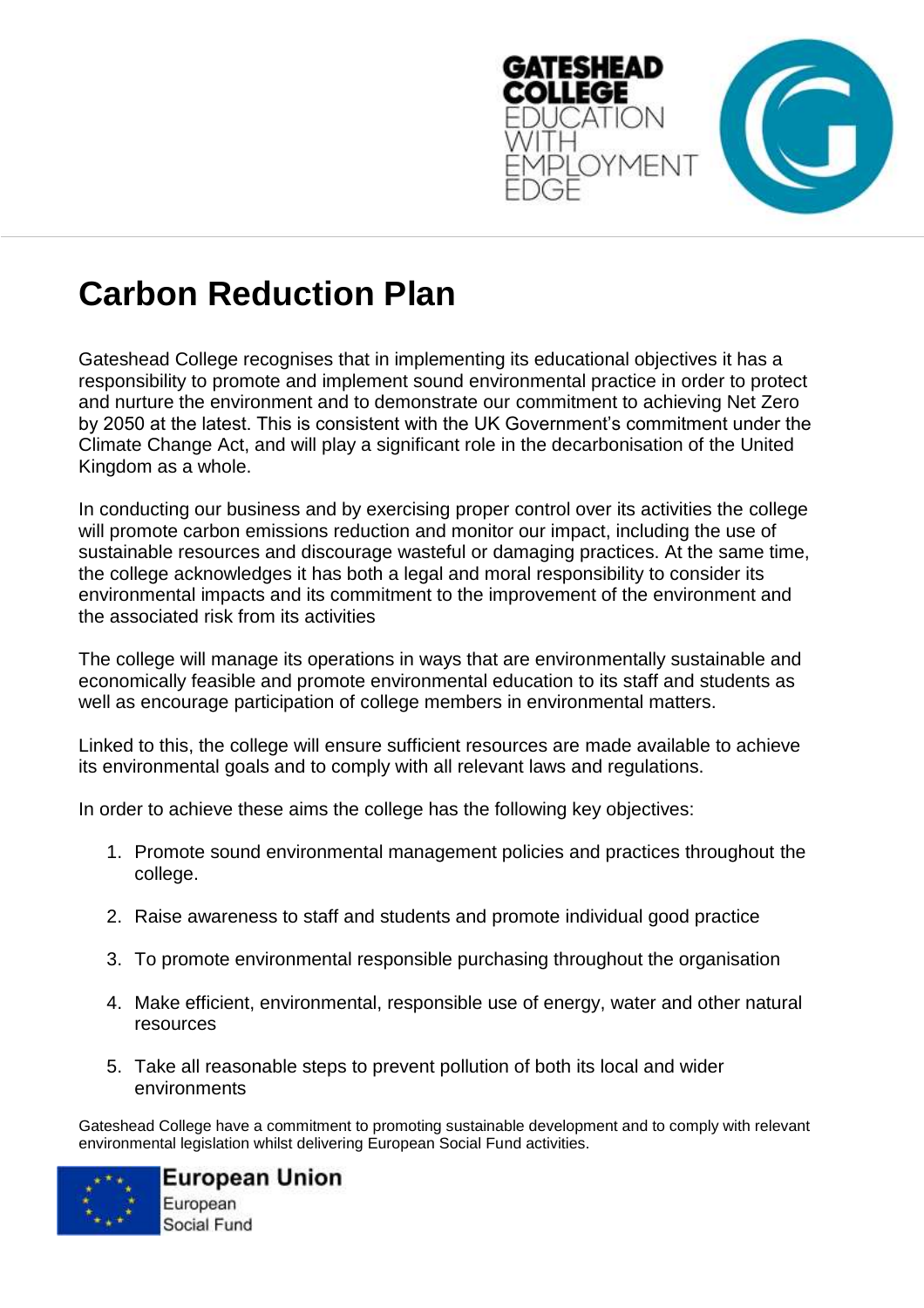- 6. Develop and maintain emergency procedures to deal effectively with any significant environmental hazards which may arise as a result of its activities
- 7. Minimise the impact of transport in the environment as a result of college activities and at the same time promoting alternative forms of transport in the achievement of the colleges Travel Plan requirements
- 8. To communicate within the college and the wider community on the environmental performance of the college
- 9. To minimise waste production as far as practical to reuse and recycle waste where appropriate and regulate the treatment and disposal of residual waste
- 10.Dispose of waste using a registered waste collector and observe and comply with the Waste Electrical and Electronic Equipment (WEEE) regulations

This policy is also supported by our Environmental Management System and Policy, which sets out specific areas of action within the fields of:

- Legal Compliance
- Waste Management
- Pollution Prevention
- Energy Management
- Sustainable Procurement
- Travel Planning

The main responsibility for the implementation of this policy on behalf of the college lies with the Governing Body and the College Principal, Chief Executive.

However, the policy requires the support and action of all who make use of the college's premises to drive continual improvement in our environmental performance and to abide by the rules and requirements made under the authority of the policy.

Linked to this the college will actively monitor its performance in the implementation of its key objectives of the policy and the activities of those within.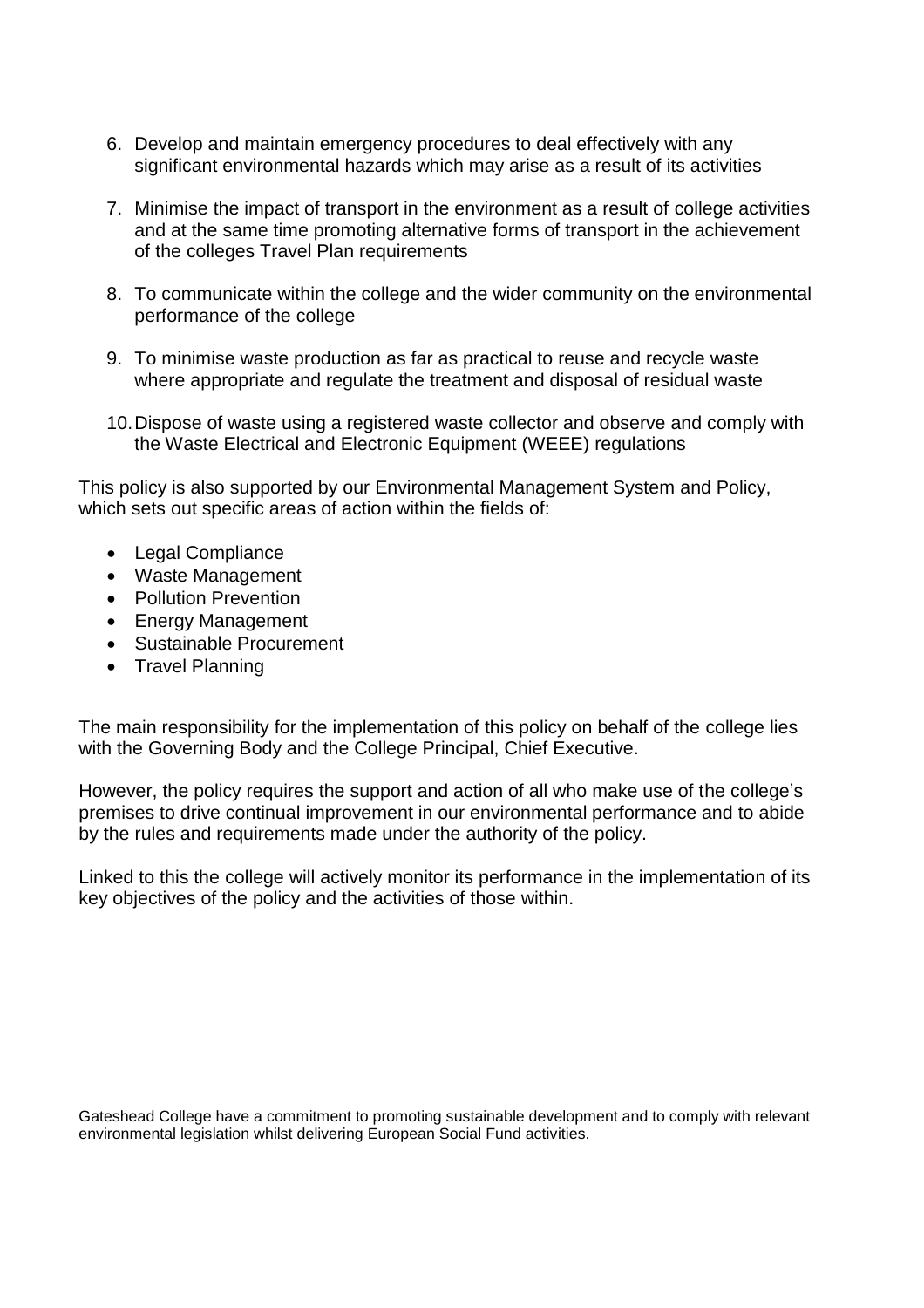## **Action Plan**

| 1. Make environmental sustainability a corporate<br>priority                                                                                                                                                                                                              | <b>Lead (Exec Team)</b> | Lead<br>(Department)                                         |
|---------------------------------------------------------------------------------------------------------------------------------------------------------------------------------------------------------------------------------------------------------------------------|-------------------------|--------------------------------------------------------------|
| Encourage and support staff and students to incorporate<br>principles of conservation, biodiversity and<br>environmental sustainability in all areas of their work;<br>including as part of the College's Corporate Social<br>Responsibility policy 'We Are Responsible.' | Nadine Hudspeth         | Marketing &<br>Communications                                |
| Ensure that the governing body is aware of, and<br>committed to, the importance of the environmental<br>sustainability agenda in formulating and leading the<br>strategic direction of GC.                                                                                | David Alexander         | Principalship                                                |
| 2. Research, education and training                                                                                                                                                                                                                                       |                         |                                                              |
| Ensure that the principles of environmental sustainability<br>are reflected where appropriate through delivery of the<br>academic curriculum and in knowledge transfer and<br>research. This will be reflected at both faculty and<br>institutional level.                | Chris Toon              | All Curriculum<br>Depts via Assistant<br>Principals          |
| Provide appropriate training opportunities in<br>environmental sustainability issues to all members of<br>GC community.                                                                                                                                                   | Paul Campbell           | Human Resources                                              |
| Take an active leadership role in relation to inspiring,<br>educating and collaborating with local communities to<br>achieve environmental sustainability goals.                                                                                                          | Ivan Jepson             | <b>Business</b><br>Development &<br>External<br>Partnerships |
| Ensure that the delivery and organisation of the<br>academic curricula (eg through efficiencies in<br>timetabling and promotion of e-learning) are consistent<br>with principles of environmental sustainability.                                                         | Chris Toon              | All Curriculum<br>Depts via Assistant<br>Principals          |
| 3. Maintain and develop GC's operations in an<br>environmentally sustainable manner                                                                                                                                                                                       |                         |                                                              |
| Maximise use of ICT to create environmentally                                                                                                                                                                                                                             | Chris Toon              | IT Services &                                                |
| sustainable connectivity across GC community.                                                                                                                                                                                                                             |                         | Development                                                  |
| Encourage environmentally sustainable forms of<br>transport and logistics and implement a "green transport"<br>policy".                                                                                                                                                   | Nadine Hudspeth         | <b>Facilities</b>                                            |
| Engage in dialogue with major suppliers and contractors<br>to optimise the impact of their operation on the<br>environment and ensure appropriate social, ethical and<br>environmentally sustainable standards.                                                           | Jeremy Cook             | Finance,<br>Purchasing &<br>Procurement                      |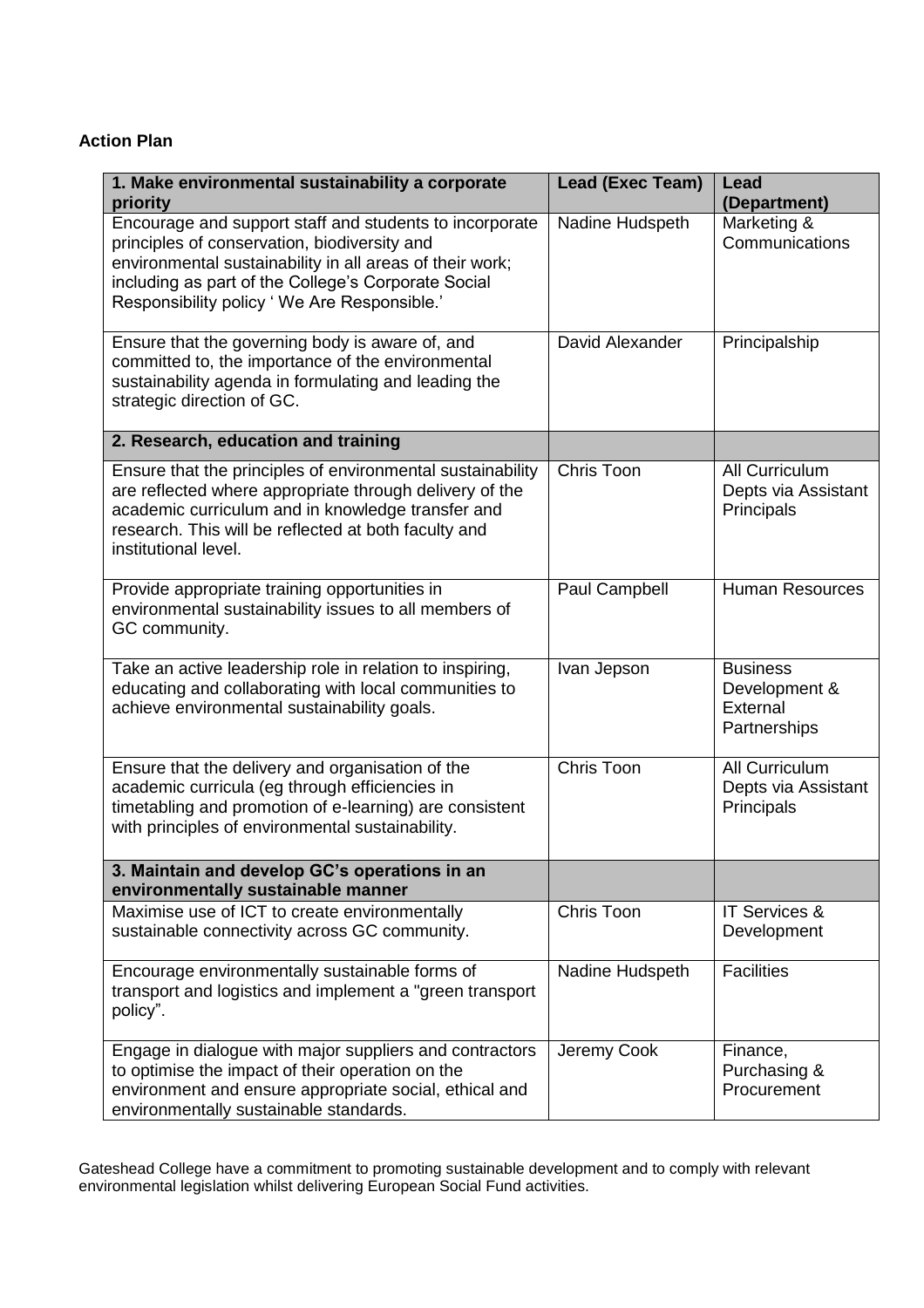| Promote and manage energy and water efficiency in all<br>operations.                                                                                                                                         | Nadine Hudspeth | <b>Facilities</b> |
|--------------------------------------------------------------------------------------------------------------------------------------------------------------------------------------------------------------|-----------------|-------------------|
| Aspire to "excellent" or "very good" BREEAM standards<br>in all new build projects.                                                                                                                          | Nadine Hudspeth | <b>Facilities</b> |
| Minimise waste generation in both service and teaching<br>and research activities and encourage repair, re-use and<br>re-cycling wherever possible.                                                          | Nadine Hudspeth | <b>Facilities</b> |
| Be proactive in protecting and enhancing biodiversity<br>and ecological integrity.                                                                                                                           | Nadine Hudspeth | <b>Facilities</b> |
| 4. Monitoring, compliance and communication                                                                                                                                                                  |                 |                   |
| Identify and measure the environmental impact of<br>Gateshead College's activity using appropriate KPIs.                                                                                                     | Nadine Hudspeth | <b>Facilities</b> |
| Ensure that review, monitoring and reporting on<br>environmental sustainability issues are established<br>within the committee structure of Gateshead College.                                               | Nadine Hudspeth | Principalship     |
| Make the results of environmental and sustainability<br>audits available to all stakeholders and ensure that the<br>progress is monitored and visible on all campuses.                                       | Nadine Hudspeth | <b>Facilities</b> |
| Comply with relevant legislation, regulation and other<br>requirements relating to our significant environmental<br>impacts and the avoidance of pollution.                                                  | Nadine Hudspeth | <b>Facilities</b> |
| 5. Carbon Management Reduction Plan                                                                                                                                                                          |                 |                   |
| Meet the UK Government technical standards for<br>Completion of Carbon Reduction Plans including<br>monitoring, reporting and annual review, including<br>publication of CRP on Gateshead College's website. | Nadine Hudspeth | <b>Facilities</b> |
| Set and monitor targets to reduce energy consumption<br>across the College estate.                                                                                                                           | Nadine Hudspeth | <b>Facilities</b> |
| Implement an approach to increase technologies to<br>further reduce energy consumption.                                                                                                                      | Nadine Hudspeth | <b>Facilities</b> |
| To implement a College wide approach to energy<br>reduction, using marketing techniques to obtain buy in<br>across College as well as challenging non-compliance.                                            | Nadine Hudspeth | <b>Facilities</b> |
| To report on outcomes and action plans to the College<br>Executive Team.                                                                                                                                     | Nadine Hudspeth | <b>Facilities</b> |